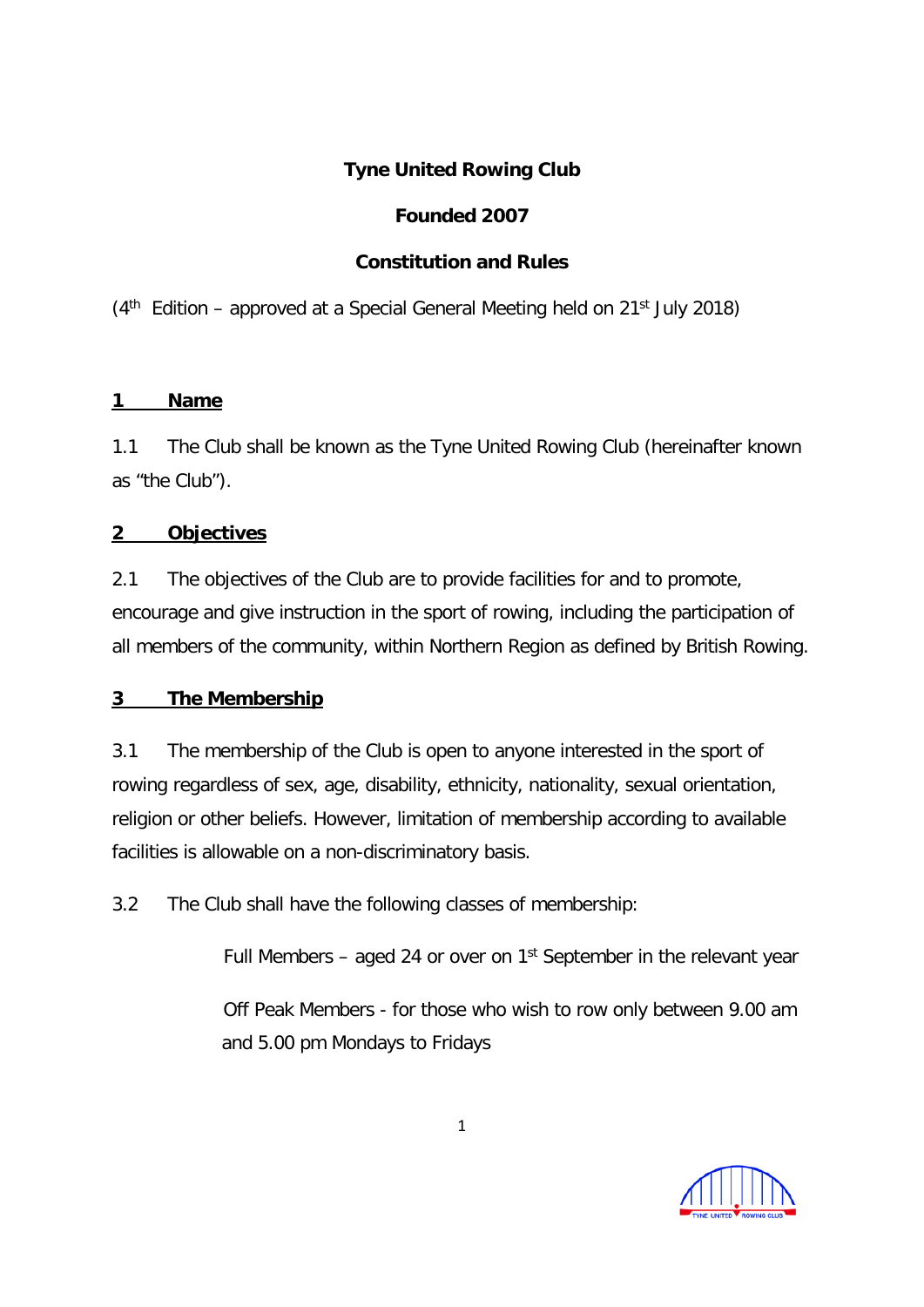Partner Members - for persons who are members of the club by virtue of a partnership agreement with another organization

Young Persons Members - for persons between the ages of 19 and 23 on the first day of September in the relevant year

Junior Members 14 - 18 – under the age of 18 on the first day of September in the relevant year

Junior Members under 14 - under the age of 14 on the first day of September in the relevant year

Student Holiday Members – for persons aged 18 or over on the first day of September in the relevant year and who are in Higher or Further Education and who wish to row at the club during academic holidays

Trial Members - 28 day membership, not to include racing and limited to one trial membership per year

Fitness Members with Gym - Who have access to clubhouse facilities, gym equipment and cycling equipment but do not have access to or use of Club boats, launching facilities or indoor rowing tank.

Fitness Members without Gym - who have access to clubhouse facilities and cycling equipment but do not have access to or use of Club boats, launching facilities, gym equipment or indoor rowing tank.

Supporter members – for people who are not a member in another category but wish to support the club and participate in fundraising initiatives, specifically the Club's monthly draw.

Honorary Members - who the Committee elect in recognition of their interest in, or services to, the Club or to the sport of rowing

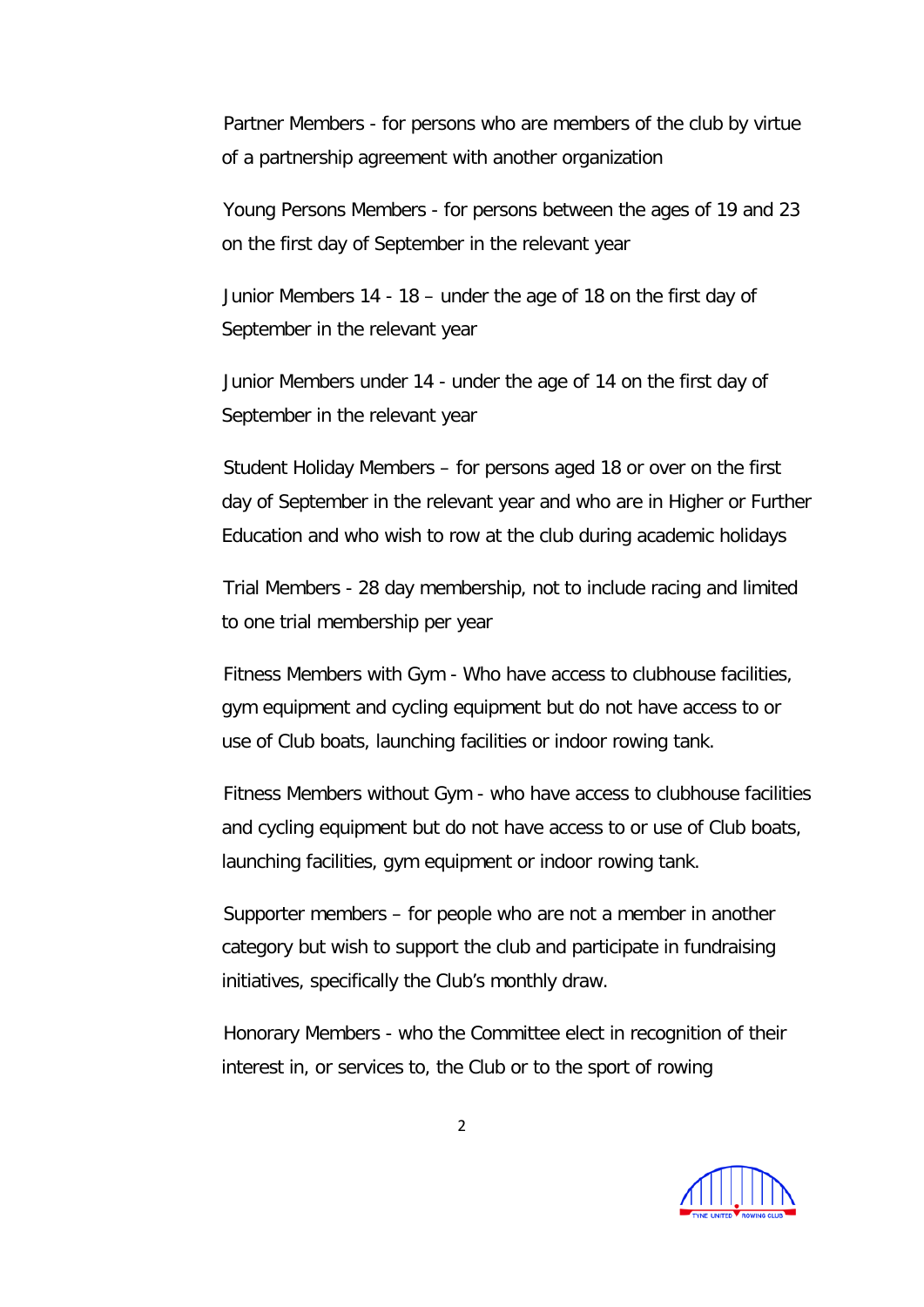3.3 Applicants for membership and members renewing their membership will be required to sign a form agreeing to abide by the rules and regulations of the Club and the sport of rowing.

3.4 A person who has been expelled from, or refused membership of, British Rowing shall not be eligible for membership.

3.5 If it is considered by the Committee that the granting or renewing of membership would be detrimental to the aims and objectives of the Club, or by virtue of conduct or character likely to bring the Club or the sport of rowing into disrepute, the Committee is entitled to refuse or withdraw such membership. In doing so the committee shall provide full reasons for their decision and grant a right of Appeal under paragraph 24.

3.6 Each member upon joining shall sign the following declaration**:**

"Name:

Upon acceptance into membership of Tyne United Rowing Club I understand that rowing is undertaken at my own risk. I confirm that I do not suffer from any disability or medical condition which may render me unfit for strenuous exercise.

I also confirm that I am able to swim a minimum of 100 metres fully clothed.

Signed:

Signature of parent/guardian (if under 18):

Should a medical condition exist, this will not necessarily preclude you from membership/participation but it must be declared. Should you be in any doubt, advice should be sought from your family doctor".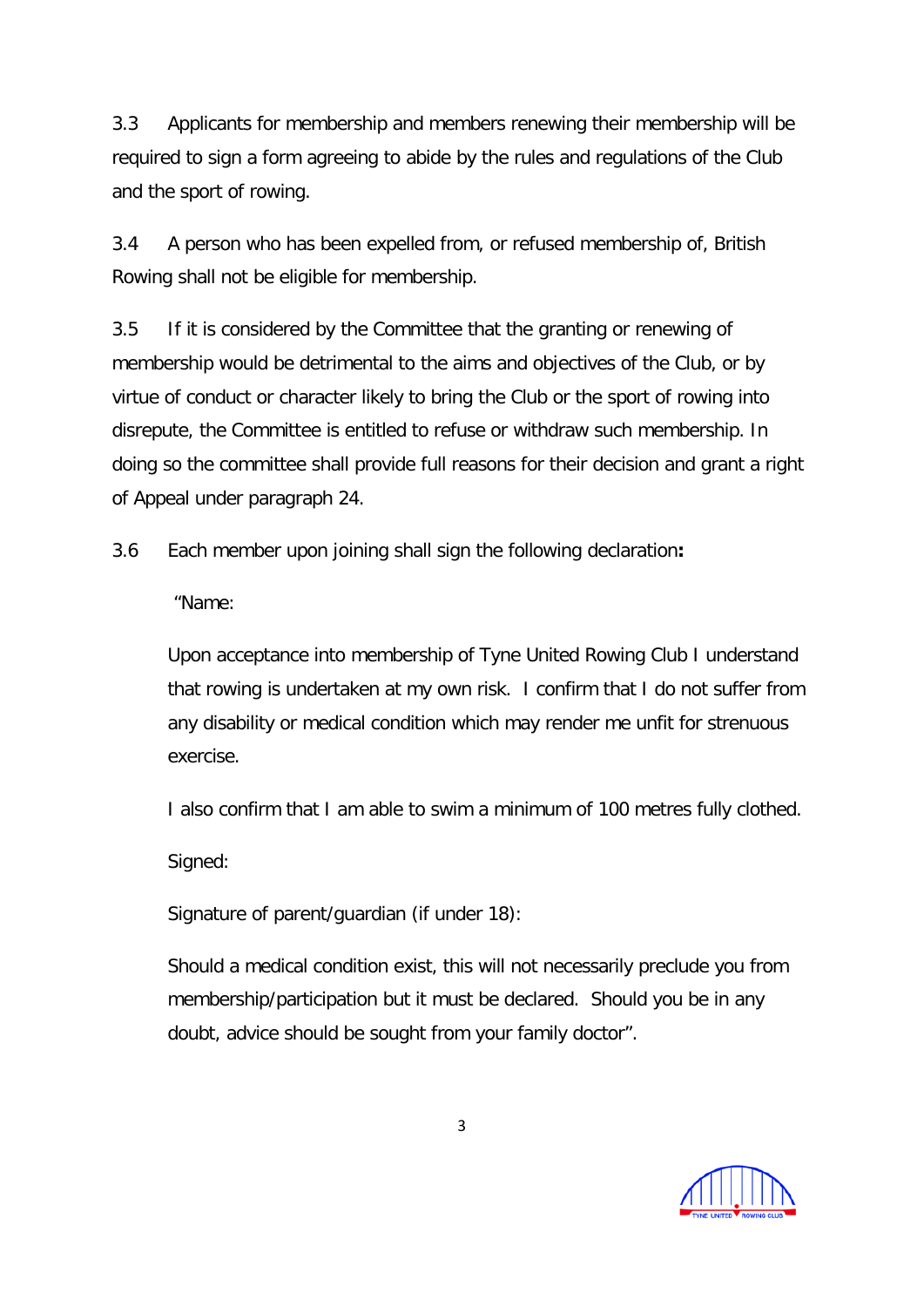## **4 Equal Opportunities Policy**

4.1 The Club will ensure that the talents and resources of all members are utilised to the full and that no member receives less favourable treatment on the grounds of gender, disability, marital status, creed, social class, ethnicity, age or sexual orientation or is disadvantaged by conditions or requirements which cannot be shown to be relevant to performance.

## **5 Child Protection Principles**

5.1 The Club accepts the Safeguarding & Protecting Children Policy of Gateshead Local Safeguarding Board and the Child Protection Procedures of British Rowing and will require all members to accept them as a condition of membership.

5.2 The Committee shall appoint a club member to act as a Club Welfare Officer.

## **6 Entrance Fee**

6.1 Each applicant for membership shall, if their application be accepted, pay an entrance fee, the amount which shall be determined from time to time by the members in general meeting, but if no fee is set then no entrance fee is payable.

### **7 Subscription**

7.1 Membership fees and any other agreed charges shall be determined from time to time by the members in general meeting and shall be due on election and, thereafter, on or before the first day of each month.

7.2 The Club will keep subscriptions at levels that will not pose a significant obstacle to people participating. In exceptional circumstances the Committee shall have the power to reduce the rate of subscription payable by an individual member.

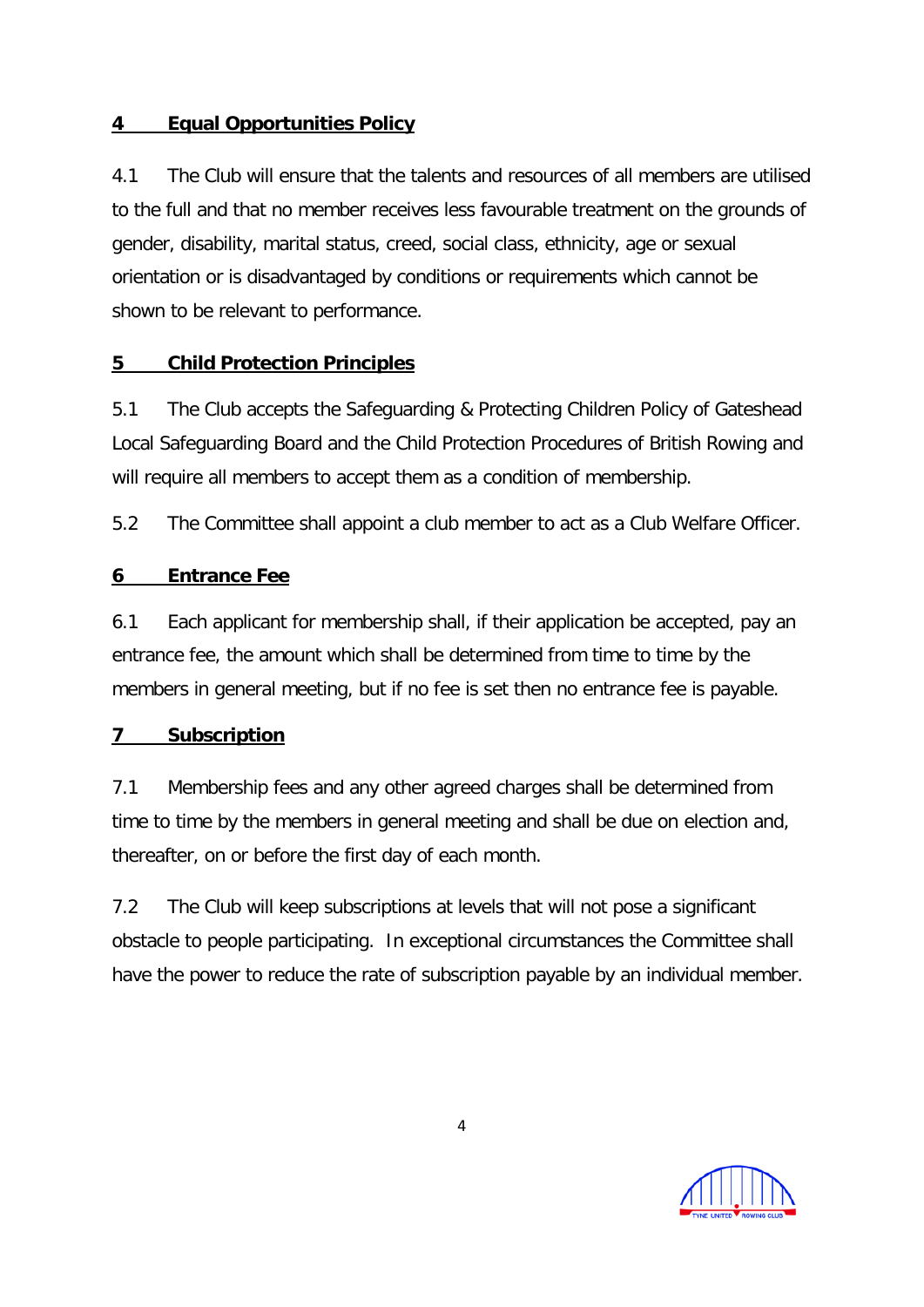#### **8 Cessation of Membership**

8.1 Any member may resign giving one month's clear notice in writing to the Secretary.

8.2 All fees payable to the Club must be paid within 30 days. If a fee is outstanding then the Club may write to the member requesting payment within 21 days from the date of the letter. A member shall be deemed to have resigned from the Club if they have not paid any fees which were due on the expiry of the notice period stated in the letter or 60 days after they became due, whichever date is the later. Members may, however, re-join the Club at any time on payment of any arrears of subscription but otherwise without payment of an entrance fee, subject to the provisions of rules 3.3, 3.4 and 3.5 above.

### **9 Eligibility to Vote and hold office**

9.1 Only members entitled to vote are eligible to hold office and/or be elected to the Club Committee.

9.2 Full, Off Peak, Young Persons, Junior, Fitness with Gym and Honorary members, provided that in each case they are aged 18 or over at the date of the meeting and have been a member of the club for three continuous months at the date of the meeting in question, are entitled to vote at general meetings.

9.3 Members who are entitled to vote (but who are unable to attend a general meeting) are entitled to appoint another member (who is entitled to vote) as their proxy to attend at a general meeting and speak and vote on their behalf; provided they have completed, signed and returned to the Secretary a proxy form (in the form specified by the Committee from time to time) not less than 48 hours prior to the time of the general meeting to which the proxy relates.

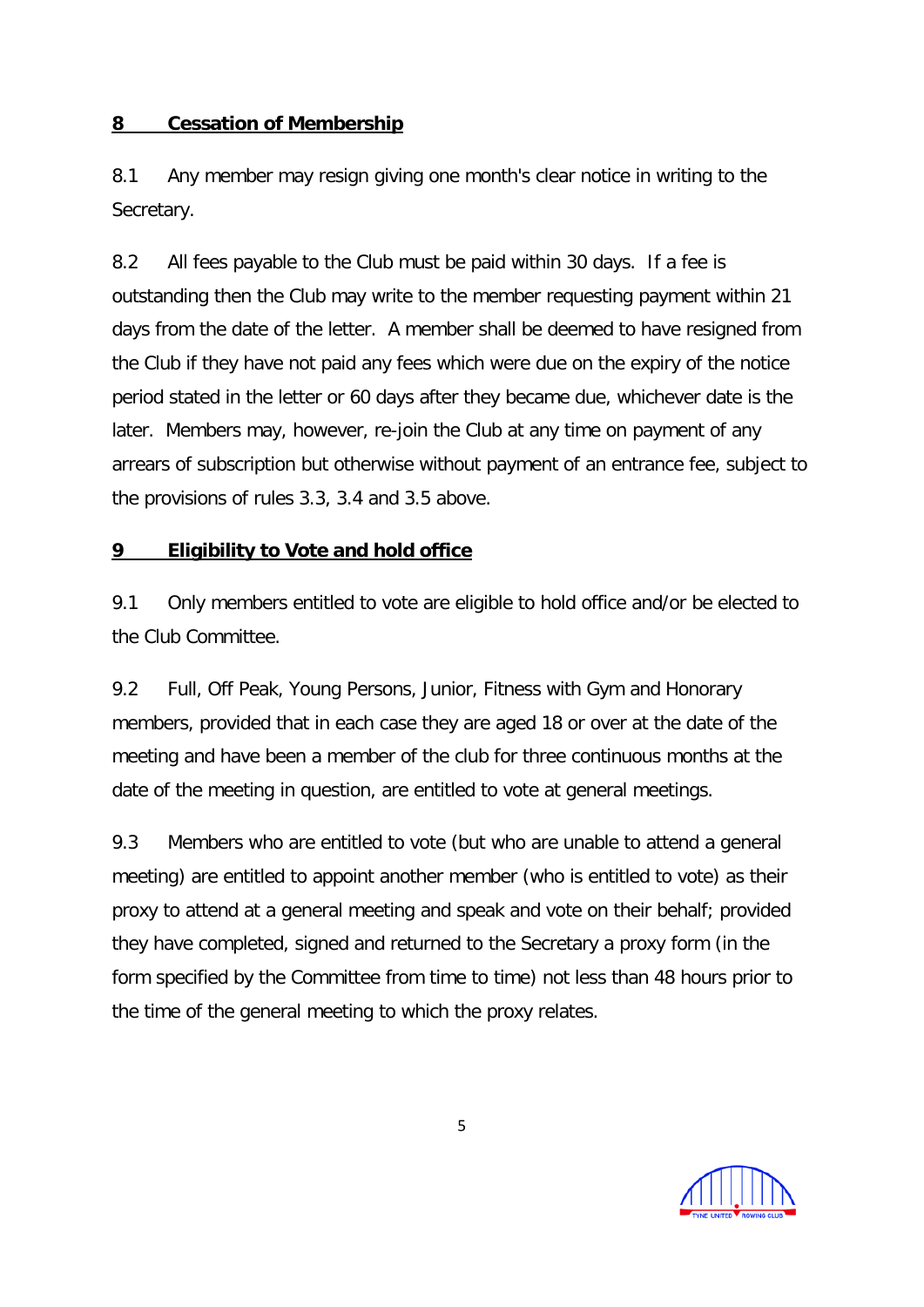#### **10 Committee**

10.1 Committee shall conduct the affairs of the Club as a whole and shall consist of a Chairman, Treasurer, Secretary, Welfare Officer, Water Safety Officer (all of whom will be elected annually) and also the Club Trustees.

10.1(a) The Club shall also have a Rowing Management Group and a Club Management Group. The Rowing Management Group will be comprised of the Club Captain (elected annually), the Vice-Captain (elected annually) the Junior Captain (elected annually), the Squad Coordinators, the Explore Rowing Coordinator, the Boatman, the Entries Secretary/Coordinator and the Cycling Coordinator. Meetings of the Rowing Management Group will be chaired by the Captain, who shall report to, and attend, meetings of the Committee.

10.1(b) The Club Management Group will be comprised of the Facilities Manager, the Kitchen/Catering Manager, the Regatta Secretary, the Social/Fundraising Officer, the Partnerships Officer, the Membership Officer, the Communications/Publicity Officer and the Masters' Sculling Camp Coordinator. The Club Management Group shall appoint one of its members to be its Chairman who shall then report to, and attend, meetings of the Executive Committee.

10.2 Nominations for the positions of Chairman, Captain, Vice-Captain, Junior Captain, Secretary, Treasurer, Welfare Officer and Water Safety Advisor shall be proposed by the Committee or lodged with the Secretary not less than seven days before the date of a general meeting.

10.3 The Committee may elect a Vice Chairman from amongst its members.

10.4 The term of office shall be one year and members of the Committee, the Captain, the Vice Captain and the Junior Captain shall be eligible for re-election.

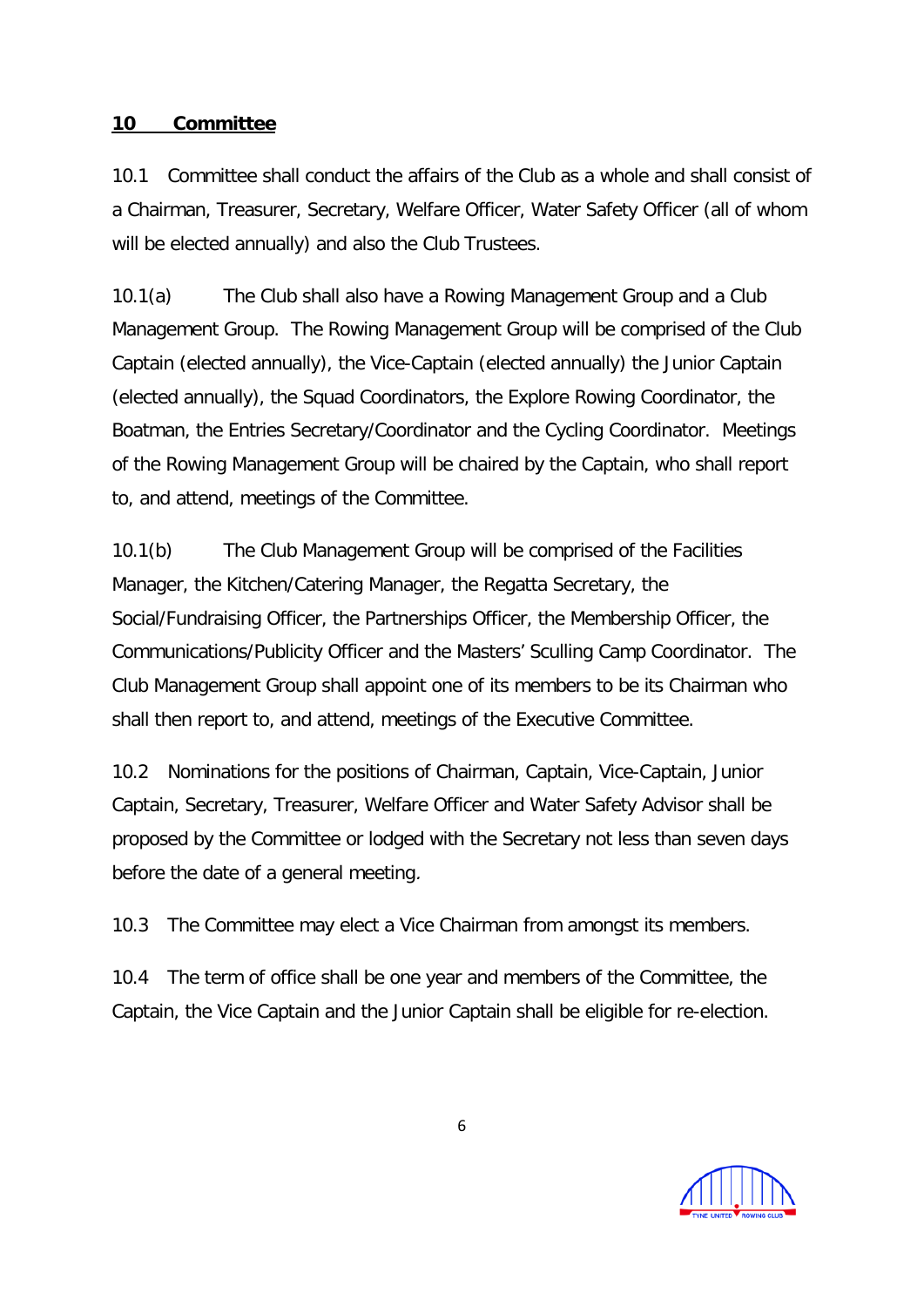#### **11 Duties of Named Members of the Committee**

11.1 The Chairman will be the public face of the Club, and will head up sponsorship and fundraising. The Chairman will preside at all general meetings of the Club and at all meetings of the Committee and shall be responsible for guiding the administrative activities of the Club in accordance with its general policy as expressed by the majority of its members. The Chairman will monitor and evaluate club development. The Chairman will be the point of contact for the Northern Rowing Council, and represent or arrange for representation of the Club at British Rowing regional level and at meetings of other organisations. The Chairman shall ex officio be a member of any Sub-Committee of the Club.

11.2 The Welfare Officer will provide information and advice on British Rowing's Safeguarding Policies for Children and Vulnerable Adults and ensure that the club adopts and follows British Rowing's Safeguarding Policies and Procedures. The Welfare Officer will promote awareness of such policies through the club, and keep necessary records of Disclosure and Barring Service checks. The Welfare Officer will receive information from those with a concern and refer it to the relevant bodies in line with British Rowing guidance, keeping all parties informed as necessary.

11.3 The Secretary will be responsible for the organisation of meetings of the Committee and of the Club and the recording of minutes relating to such meetings and all correspondence relating to the general business of the Club, and keeping club records and memorabilia.

11.4 The Treasurer will be responsible for the collection and disbursement of all monies belonging to the Club and will keep proper accounting records of all such transactions. He or she will present to the members at the annual general meeting a balance sheet and income and expenditure accounts showing the Club's financial position and the results of its transactions for the year.

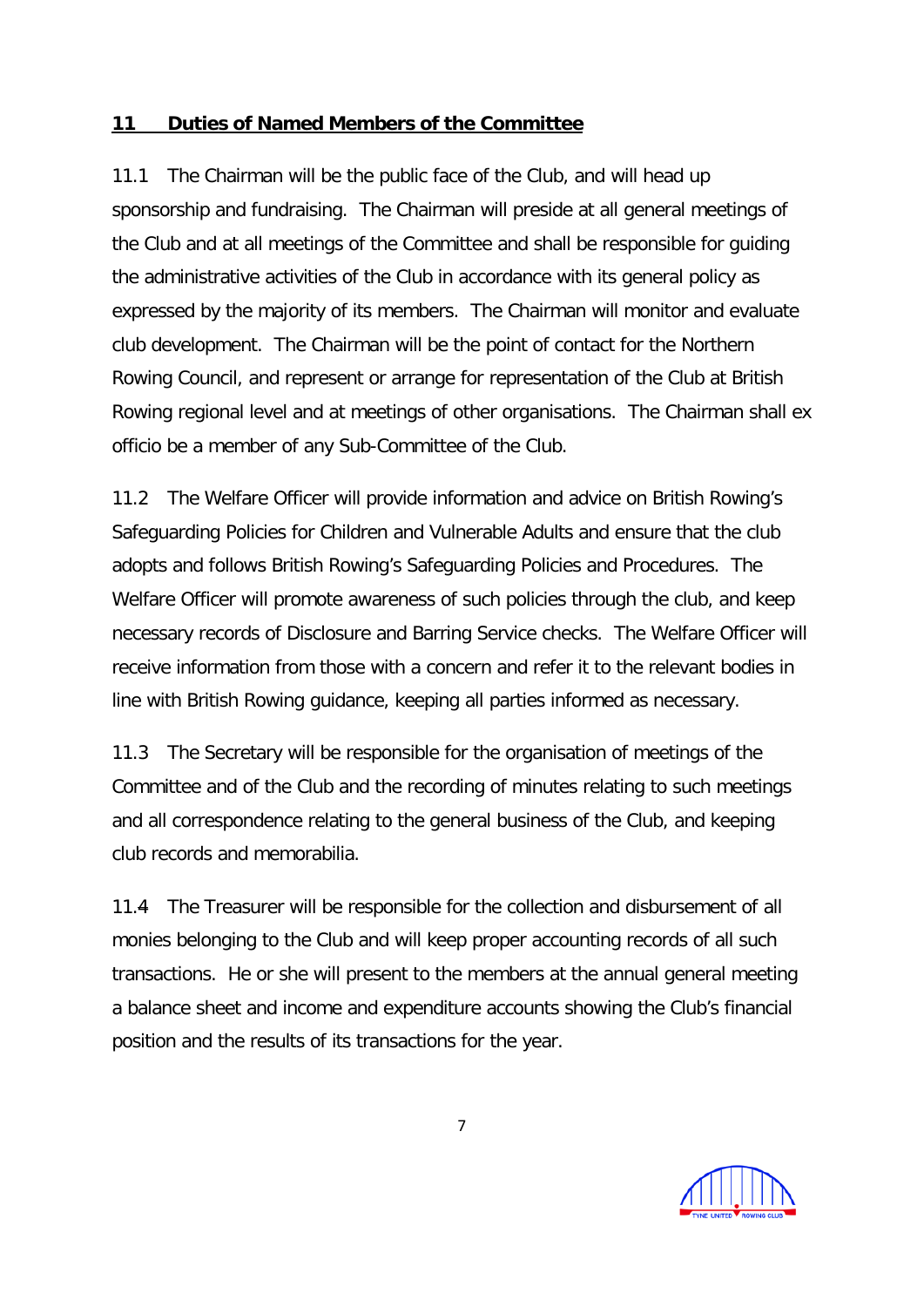11.5 The transactions of the Club will be conducted through bank accounts and will require the signatures of any one of the five members of the Club who have been designated for that purpose by the Club at a General Meeting. Eligibility for designation as account signatory will be limited to the Club Treasurer, such other persons as the Committee shall approve and the Club Trustees.

11.6 The Water Safety Advisor will ensure the club complies with British Rowing guidance, and update the Club on relevant safety matters. The Water Safety Advisor will link with Regional Safety Advisor to report incidents correctly, organise any safety training for the Club or individuals, including capsize drills, and oversee maintenance of club launch engines.

### **12 Club Committee**

12.1 The Committee is responsible for supporting the general conduct of the Club's business and activities as deemed appropriate by the Chairman and/or Captain.

12.2 The Committee will meet at regular intervals during the year, as required by the business to be transacted, but no less than 6 times in each year.

12.3 Special meetings of the Committee shall be called by the Secretary on instructions from the Chairman, or not less than 3 committee members.

12.4 A quorum shall consist of not less than four members. Decisions will be decided by a simple majority of votes cast. If the numbers of votes are equal then the Chairman will have a second casting vote.

12.5 In the case of a casual vacancy among the Committee, the Committee shall be entitled to appoint another eligible person to act until the next annual general meeting.

12.6 The Committee shall have the power to make rules and regulations concerning the use of boats and the Club's facilities and equipment by members and

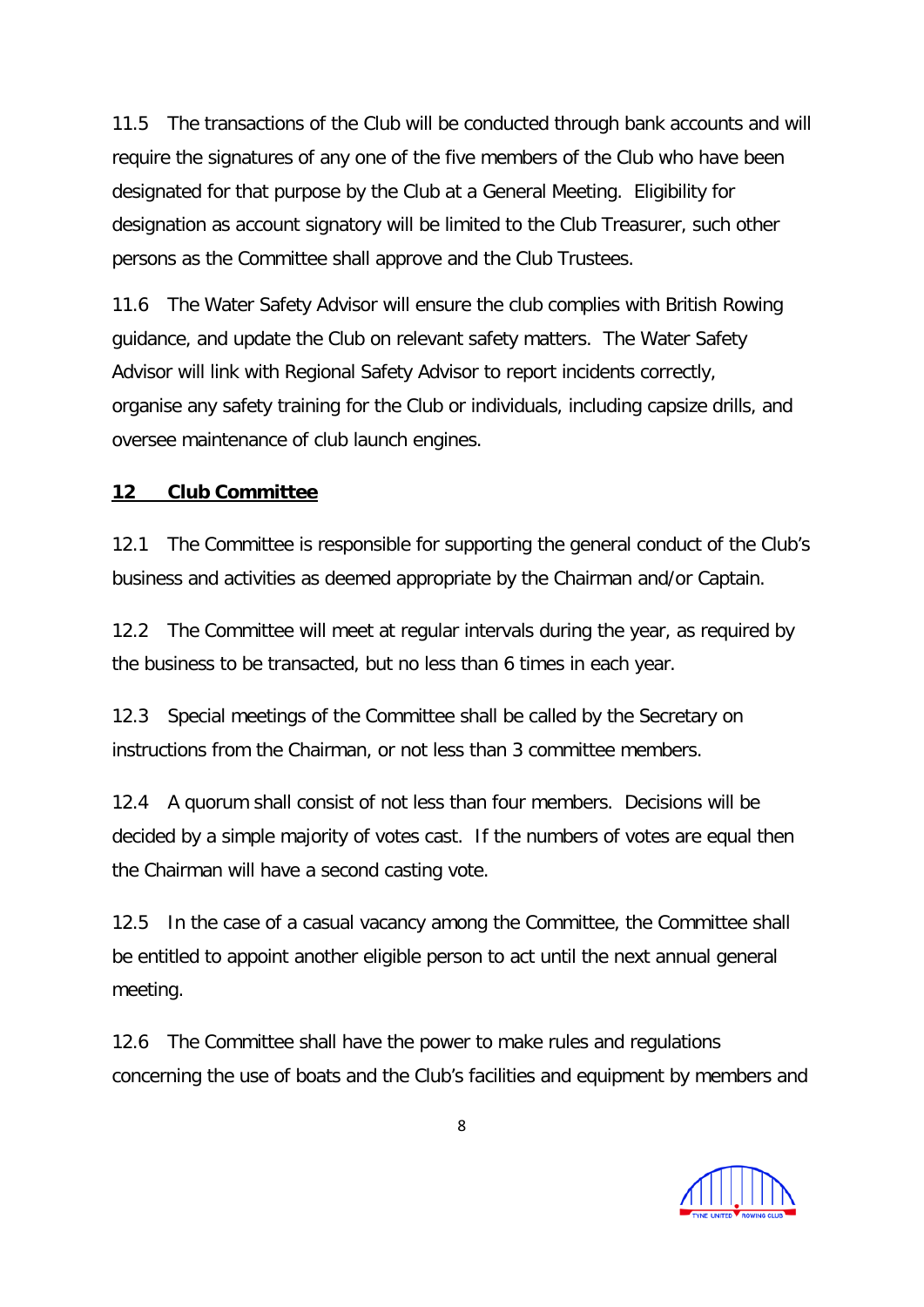their guests and shall post a list of such rules and regulations on the Club's notice board immediately after the same shall be made.

12.7 The Committee shall have the power to create any sub-committee it may deem desirable and the Committee shall appoint the Chairman and Secretary of any such sub-committee and shall define the sub-committee's responsibilities.

12.8 The Committee shall have the power to invite members of the Club, including junior and partner members, and officers of other rowing clubs using the Club's facilities from time to time to attend (but not vote at) meetings of the Committee and sub-committees.

# **13 General Meetings**

13.1 An annual general meeting will be held in the autumn of each year. There shall be laid before the meeting a statement of accounts made up to the 31<sup>st</sup> day of the month of August immediately preceding.

13.2 A special general meeting will be called on the instructions of a simple majority of the Committee, or on a requisition signed by not less than ten of the members of the Club, not serving on the Committee, entitled to vote.

13.3 Not less than 21 days clear notice shall be given, specifying to all members the time and business for the general meeting. The notice will be posted on the notice board in the clubhouse and on the club website. Individual members will be notified by email at the email address held on the membership database.

13.4 Motions for discussion at an annual general meeting not of origin from within the Committee shall be lodged with the Secretary at least 7 days preceding the annual general meeting and be signed by five of the members of the Club, not serving on the Committee, who are entitled to vote.

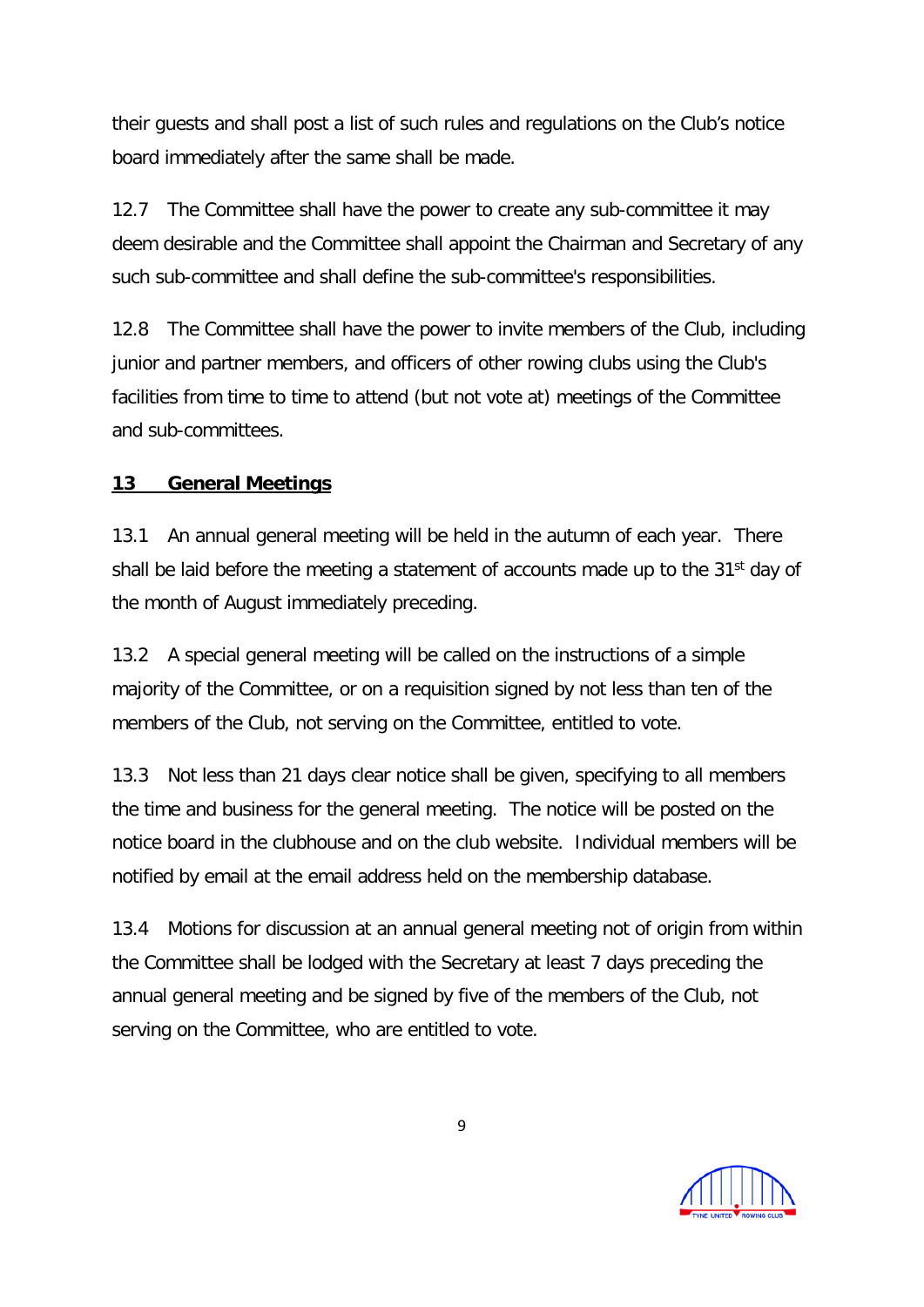13.5 At any general meeting a resolution put to the vote of the meeting shall be decided by a majority of those entitled to vote and present, either in person or through their proxy, on a show of hands, except when more than one nomination has been received for a position in which case voting will be by secret ballot.

13.6 At all general meetings the Chairman will preside; in his/her absence, the Chairman will nominate a deputy.

13.7 At all general meetings not less than ten members of the Club entitled to vote and present either in person or through their proxy shall constitute a quorum.

13.8 If, after half an hour from the time appointed for the meeting, a quorum is not present the meeting, if called at the request of the members, shall be dissolved. In any other case the meeting shall be adjourned until a time and place to be fixed by the Committee. If a quorum is not present within half an hour of the time appointed for an adjourned meeting, the members present shall be a quorum.

13.9 Accidental omission to give notice of a meeting to, or the non-receipt of notice of a meeting by any member, shall not invalidate the proceedings of the meeting.

#### **14 Liability**

14.1 The Committee shall manage the affairs of the Club. Financial or legal liability incurred in the rightful exercise of their office shall not, however, be the personal liability of the Committee members, jointly or severally, but shall be the responsibility of the Club as a whole.

14.2 The Club will indemnify the Committee and members acting properly in the course of the running of the Club against any liability incurred in the proper running of the Club (but only to the extent of its assets).

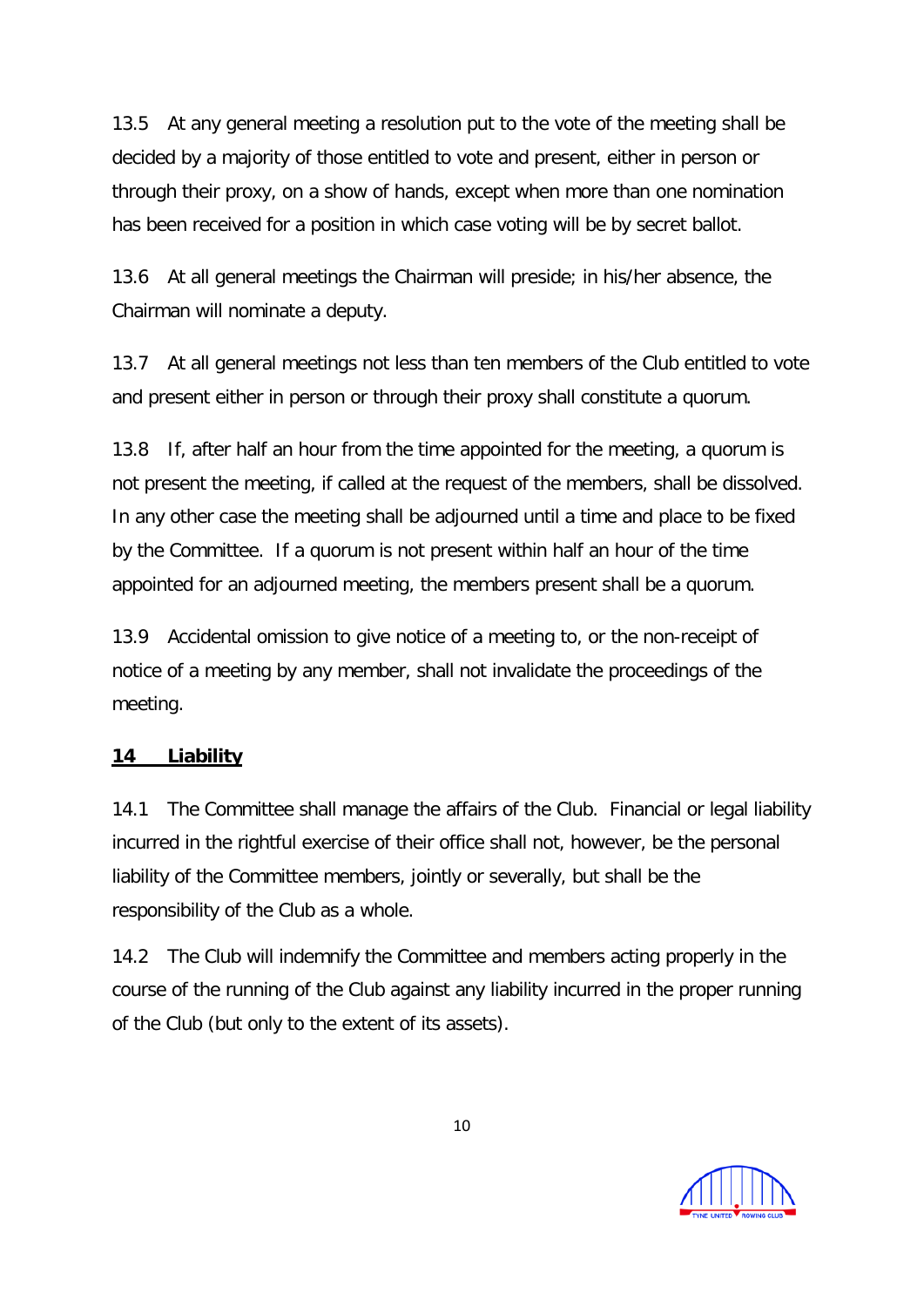### **15 Alteration of Constitution**

15.1 This constitution shall not be altered, amended or rescinded except by a resolution passed at an annual general meeting or a special general meeting of the Club.

15.2 A resolution to give effect to an alteration, amendment or a rescission of any part of the constitution must be passed by at least 75% of the members present at the general meeting and eligible to vote and voting in favour.

## **16 Auditor**

16.1 Every annual general meeting shall appoint an auditor, or independent examiner, who shall at the conclusion of the next financial year examine the accounting records of the Club and report to the members on the income and expenditure accounts and balance sheet that are presented to the next AGM.

## **17 Property and Funds**

17.1 The property and funds of the Club cannot be used for the direct or indirect private benefit of members other than as reasonably allowed by the Rules and all surplus income or profits are reinvested in the club.

17.2 The Club may provide sporting and related social facilities, sporting equipment, coaching, courses, insurance cover, medical treatment, away-match expenses, post-match refreshments and other ordinary benefits of Community Amateur Sports Clubs as provided for in the Finance Act 2002.

17.3 The Club may also in connection with the sports purposes of the Club: sell and supply food, drink and related sports clothing and equipment;

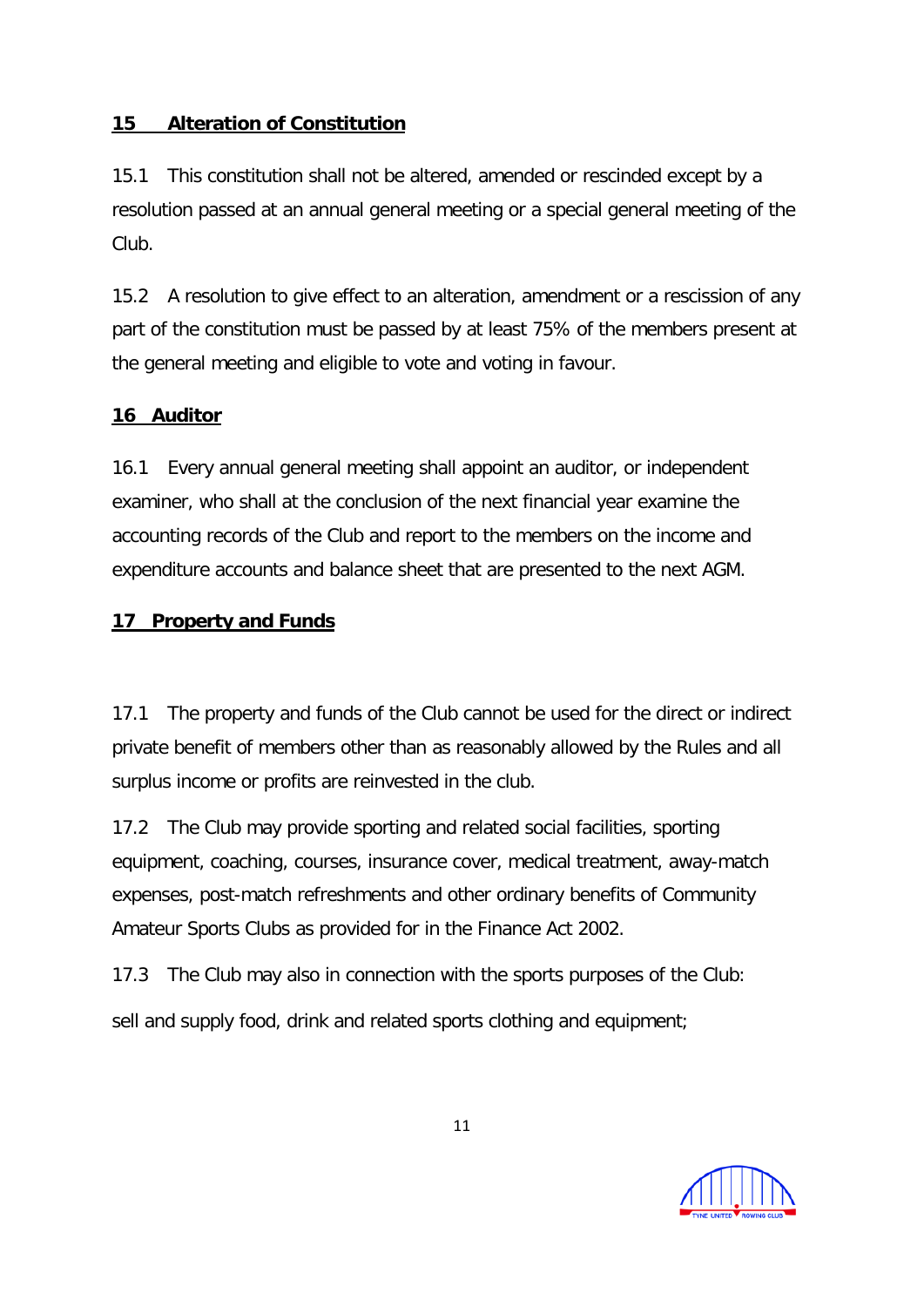employ members and reimburse them for providing goods and services, on fair terms set by the Committee without the person concerned being present; pay for reasonable hospitality for visiting teams and guests;

17.4 The Committee will have due regard to the law on disability discrimination and child protection.

### **18 Termination**

18.1 The members may vote to wind up the Club if not less than three quarters of those present and voting support that proposal at a properly convened general meeting.

18.2 The Committee will then be responsible for the orderly winding up of the Club's affairs.

18.3 After settling all liabilities of the Club, the Committee shall dispose of the net assets remaining to one or more of the following:

> to another Club with similar sports purposes which is a registered charity and/or

> to another Club with similar sports purposes which is a registered Community Amateur Sports Club and/or

to the Club's governing body for use by them for related community sports.

### **19 Trustees**

19.1 Four members of the Club shall be the Trustees in whom the freehold or leasehold property at the Club shall be vested. Every vacancy among the Trustees that shall occur from time to time shall be filled by election at the annual general meeting next after the occurrence of the vacancy, the election to be decided by a

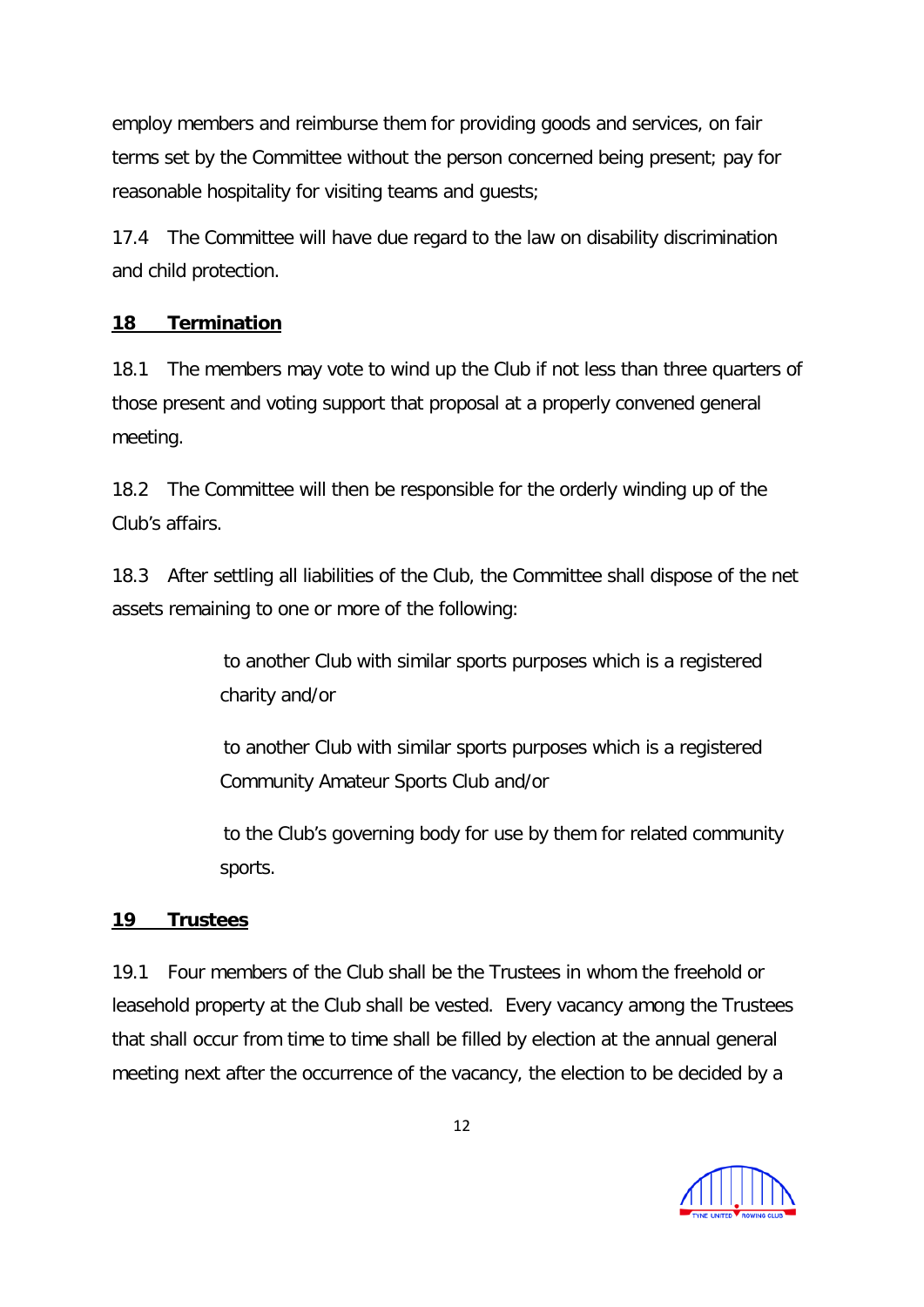ballot, which shall be conducted in the same manner as the ballot for the election of the Committee.

19.2 Every Trustee shall hold office until he or she resigns or ceases to be a member of the Club.

# **20 Club Colours**

20.1 The colours of the Club shall be blue, red & silver. The Committee shall have the power to approve rowing uniforms and the design of the Club colours used on club equipment. Any member competing as a member of the Club shall wear one of the approved rowing uniforms.

# **21 Power of Decision**

21.1 Any matter not provided for in this constitution or any question over the interpretation of it shall be dealt with by the Committee whose decision shall be final.

### **22 Safety**

22.1 All members shall agree, as a condition of their membership, to abide by the British Rowing Code of Practice for Water Safety.

22.2 The club activities will comply with the rules of British Rowing and the current Codes of Practice relating to water safety as published by British Rowing

### **23 Grievance Procedure**

23.1 Any member with a grievance should set out their grievance to the Chairman. If the member is under 18 then their parents or legal guardians must be involved in the process. The committee will appoint an independent mediator in agreement with the complainant.

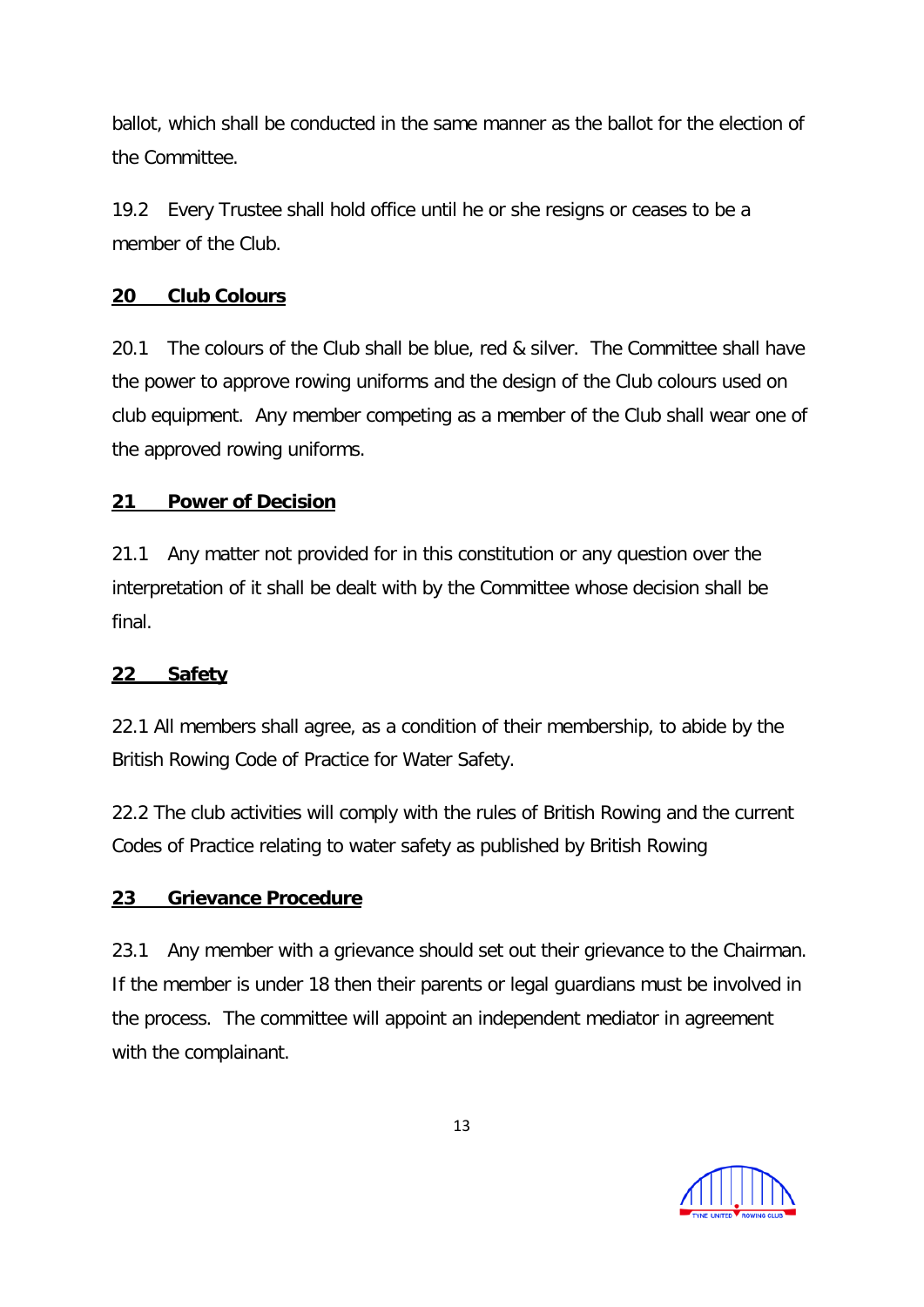23.2 If the mediation does not take place or if the complainant is not satisfied with the outcome then the complainant should set out in writing his grievance and request for a hearing and send it to the Chairman. The committee will then appoint a hearing panel consisting of a chairman and at least two independent members.

23.3 If the outcome of the hearing is unacceptable to either party then they have the right to submit an appeal in writing which should be sent to the Chairman. The committee will decide if it is appropriate for the appeal to be heard, and, if so, will appoint an independent appeal panel. The outcome of the appeal will be final.

23.4 The Club will comply with the requirements of British Rowing's Guidelines on Grievance and Disciplinary Procedures in Rowing'

## **24 Disciplinary Procedure**

24.1 If the committee wish to discipline a member who has contravened the Club's rules, regulations or code of conduct (if any), or who is deemed to have brought the Club or sport into disrepute, then the committee should endeavour to resolve the matter by mediation. If the member is under 18 then their parents or legal guardians must be involved in the process.

24.2 If the mediation does not take place or if the committee is not satisfied with the outcome then the committee must set out in writing the details of the disciplinary case and send it to the member. The committee will then appoint a hearing panel consisting of a chairman and at least two independent members. The hearing panel may impose any appropriate sanction, including suspension of membership and expulsion from the club.

24.3 If the outcome of the hearing is unacceptable to either party then they have the right to submit an appeal in writing which should be sent to the Chairman. The committee will decide if it is appropriate for the appeal to be heard, and, if so, will appoint an independent appeal panel. The outcome of the appeal will be final.